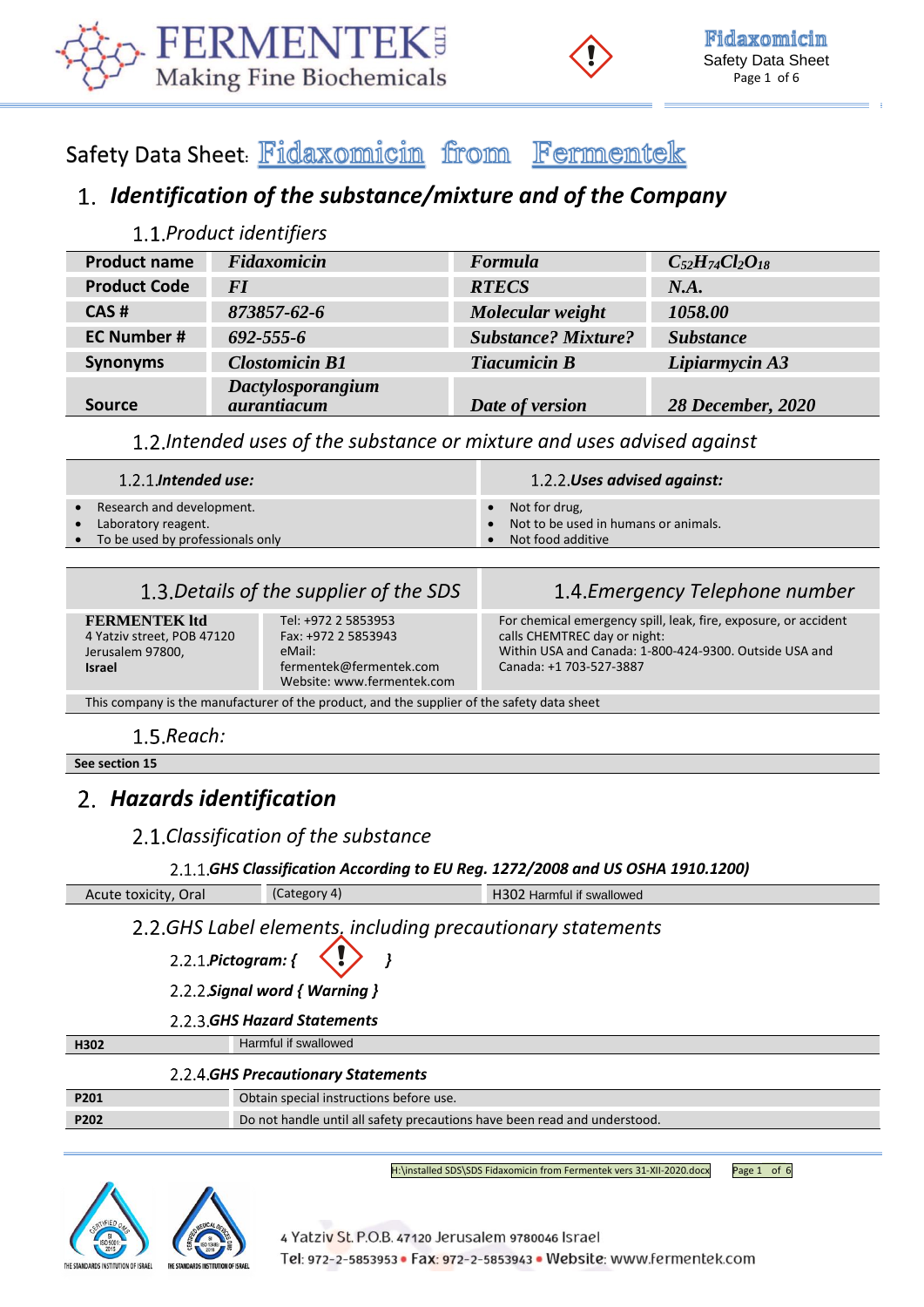



| 225  |                                                    |
|------|----------------------------------------------------|
| P284 | Wear respiratory protection                        |
| P270 | Do not eat, drink or smoke when using this product |
| P264 | Wash {hands} thoroughly after handling.            |
| P260 | Do not breathe dust/fume/gas/mist/vapors/spray.    |
|      |                                                    |

#### *GHS Response Phrases*

P301+P312 If swallowed: Call a poison center/doctor

# 2.3. Other hazards

| This substance/mixture contains no components considered to be either persistent,      |
|----------------------------------------------------------------------------------------|
| bioaccumulative and toxic (PBT), or very persistent and very bioaccumulative (vPvB) at |
| levels of 0.1% or higher.                                                              |

# *Composition/information on ingredients*

| <b>Substance</b>          |                                    |  |
|---------------------------|------------------------------------|--|
| Substance name:           | Fidaxomicin                        |  |
| <b>Concentration</b>      | 100%                               |  |
| <b>CAS Registry#:</b>     | 873857-62-6                        |  |
| <b>EC#:</b>               | 692-555-6                          |  |
| <b>Molecular Formula:</b> | C52H74Cl2O18                       |  |
| <b>Molecular Weight:</b>  | 1058.00                            |  |
| <b>Classification</b>     | Acute toxicity, Oral (Category 4), |  |
| Mixture?                  | Substance.                         |  |

# *First Aid Measures*

### *Description of First Aid Measures*

| <b>General advice:</b> | If medical attention is required, show this safety data sheet to the doctor                                                                                                                       |
|------------------------|---------------------------------------------------------------------------------------------------------------------------------------------------------------------------------------------------|
| Inhalation:            | If inhalled, move person into fresh air.<br>If not breathing, give artificial respiration.                                                                                                        |
| Ingestion:             | Never give anything by mouth to an unconscious person. Rinse mouth with water. Do NOT induce vomiting<br>unless advised to do so by a physician or Poison Control Center. Seek medical attention. |
| <b>Skin Contact:</b>   | Wash affected area with soap and water. Consult a physician if any exposure symptoms are observed                                                                                                 |
| Eye contact:           | Rinse eyes with plenty of water as a precaution.                                                                                                                                                  |

# *Most important symptoms and effects, both acute and delayed*

No information available

### *Indication of any immediate medical attention and special treatment needed*

No information available

# *Fire-fighting measures*

### *Extinguishing media*

| Suitable extinguishing media   | Use water spray, alcohol-resistant foam, dry chemical or carbon dioxide. |
|--------------------------------|--------------------------------------------------------------------------|
| Unsuitable extinguishing media | None known                                                               |

### *Other information*

| <b>Hazardous combustion products</b> | Carbon oxides; Nitrogen oxides |
|--------------------------------------|--------------------------------|
|                                      |                                |

H:\installed SDS\SDS Fidaxomicin from Fermentek vers 31-XII-2020.docx Page 2 of 6

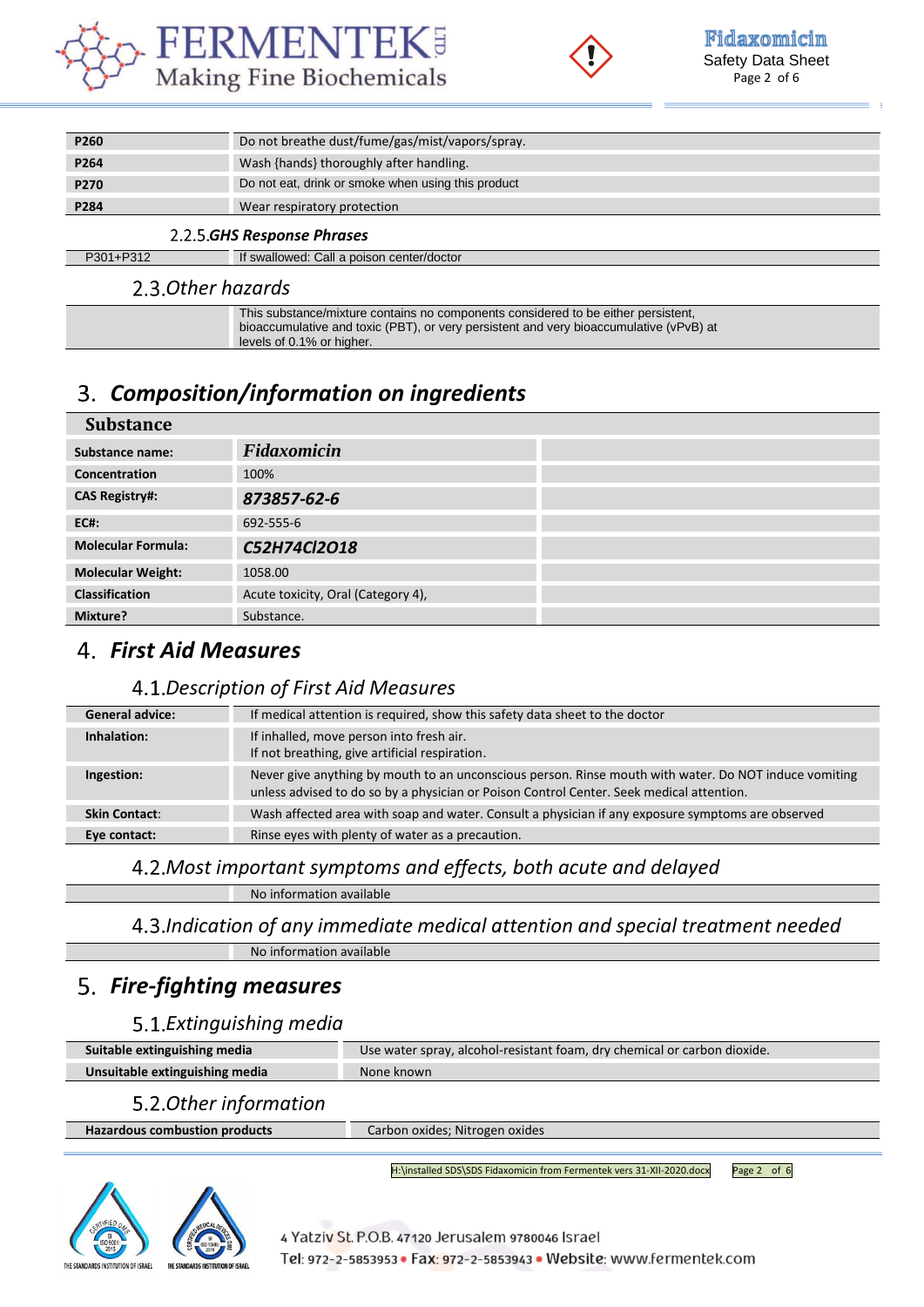



Advice for firefighters **Wear self-contained breathing apparatus for fire fighting if necessary. Wear protective** 

# *Accidental release measures*

#### *Personal precautions, protective equipment, and emergency procedures*

| <b>Personal precautions</b> | Wear respiratory protection. Avoid dust formation. Avoid breathing vapours, mist or gas. Ensure |
|-----------------------------|-------------------------------------------------------------------------------------------------|
|                             | adequate ventilation. Evacuate personnel to safe areas. Avoid breathing dust. Keep people away  |
|                             | from and upwind of spill/leak.                                                                  |

#### *Environmental precautions*

**Environmental precautions** Prevent further leakage or spillage if safe to do so. Prevent product from entering drains.

#### *Methods and material for containment and cleaning up*

suit.

| <b>Methods for containment:</b> | Prevent further leakage or spillage if safe to do so. Cover powder spill with plastic sheet or tarp to<br>minimize spreading. Dike far ahead of liquid spill for later disposal.                                                                                                                                                                                                  |
|---------------------------------|-----------------------------------------------------------------------------------------------------------------------------------------------------------------------------------------------------------------------------------------------------------------------------------------------------------------------------------------------------------------------------------|
| Methods for cleaning up:        | Clean-up should be dealt with only by qualified personnel familiar with the specific substance.<br>Cover liquid spill with sand, earth or other non-combustible absorbent material (e.g. sand, earth,<br>diatomaceous earth, and vermiculite). Cover powder spill with plastic sheet or tarp to minimize<br>spreading. Sweep up and shovel into suitable containers for disposal. |

# *Handling and storage*

### *Precautions for safe handling*

| Advice on safe handling: | Avoid contact with skin, eyes, or clothing. Use personal protective equipment as required. Wash |
|--------------------------|-------------------------------------------------------------------------------------------------|
|                          | contaminated clothing before reuse. Do not breathe dust/fume/gas/mist/vapors/spray. Do not eat, |
|                          | drink, or smoke when using this product.                                                        |

### *Conditions for safe storage, including any incompatibilities*

| <b>Storage Conditions:</b> | Keep container tightly closed in a dry and well-ventilated place.<br>Store at -20 °C.<br>Some other manufacturers may advice storing temperature $2-8^\circ$ C. |
|----------------------------|-----------------------------------------------------------------------------------------------------------------------------------------------------------------|
| Suitable packaging         |                                                                                                                                                                 |
| Incompatible materials:    | None known based on information available.                                                                                                                      |

# *Exposure Controls/Personal Protection*

#### *Control parameters*

| <b>Control parameters</b> | Components with workplace control parameters |  |
|---------------------------|----------------------------------------------|--|
| 8.2. Exposure controls    |                                              |  |

| Appropriate          | Showers, Eyewash stations, Ventilation systems                       |
|----------------------|----------------------------------------------------------------------|
|                      |                                                                      |
| engineering controls | Avoid contact with skin, eyes, and clothing.                         |
|                      | Wash hands before breaks and immediately after handling the product. |
|                      | Use fumehood for routine work.                                       |
|                      |                                                                      |

### *Personal protective equipment*

| [PPE=Personal Protection Equipment]   |                                                                                                                                                                                                                                    |
|---------------------------------------|------------------------------------------------------------------------------------------------------------------------------------------------------------------------------------------------------------------------------------|
|                                       | Where risk assessment shows air-purifying respirators are appropriate use a fullface particle respirator type<br>N100 (US) or type P3 (EN 143) respirator cartridges as a backup to engineering controls. If the respirator is the |
| <b>PPE: Respiratory</b><br>protection | sole means of protection, use a full-face supplied air respirator. Use respirators and components tested and<br>approved under appropriate government standards such as NIOSH (US) or CEN (EU).                                    |
|                                       |                                                                                                                                                                                                                                    |

H:\installed SDS\SDS Fidaxomicin from Fermentek vers 31-XII-2020.docx Page 3 of 6



4 Yatziv St. P.O.B. 47120 Jerusalem 9780046 Israel Tel: 972-2-5853953 · Fax: 972-2-5853943 · Website: www.fermentek.com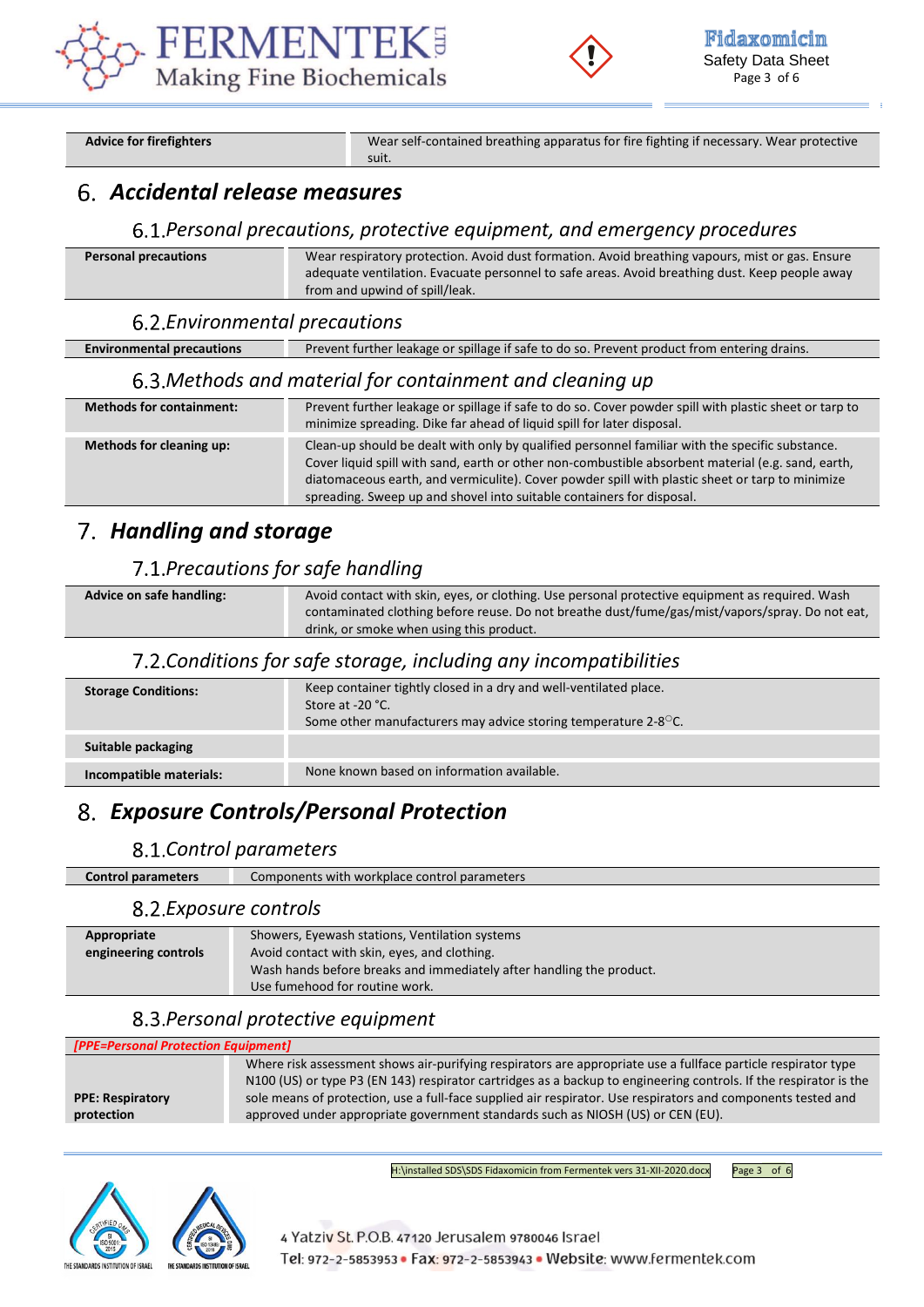



| <b>PPE: Hand Protection:</b>                    | Handle with gloves. Gloves must be inspected prior to use. Use proper glove removal techniques to avoid skin<br>contact with this product. Dispose of contaminated gloves after use in accordance with applicable laws and<br>good laboratory practices, and wash and dry hands                                                                                                                                                                                |
|-------------------------------------------------|----------------------------------------------------------------------------------------------------------------------------------------------------------------------------------------------------------------------------------------------------------------------------------------------------------------------------------------------------------------------------------------------------------------------------------------------------------------|
| <b>PPE: Eye Protection:</b>                     | Use a face shield and safety glasses. Use equipment for eye protection tested and approved under<br>appropriate government standards such as NIOSH (US) or EN 166 (EU)                                                                                                                                                                                                                                                                                         |
| <b>PPE: Skin and Body</b><br><b>Protection:</b> | Handle with gloves. Gloves must be inspected prior to use. Use proper glove removal technique (without<br>touching glove's outer surface) to avoid skin contact with this product. Dispose of contaminated gloves after<br>use in accordance with applicable laws and good laboratory practices. Wash and dry hands. The selected<br>protective gloves must satisfy the specifications of Regulation (EU) 2016/425 and the standard EN 374 derived<br>from it. |

# *Physical and chemical properties*

# *Physical / chemical properties*

| Physical State at room temperature            | Solid / powder     |
|-----------------------------------------------|--------------------|
| Color                                         | White to off-white |
| No further safety relevant data are available |                    |

# 10. Stability and reactivity

|                                    | No information available.           |
|------------------------------------|-------------------------------------|
| Chemical stability:                | Stable under normal conditions.     |
| Conditions to avoid                | Heat, flames, and sparks. Sunlight. |
| Incompatible materials             | Strong reducers and exidizers       |
| Possibility of Hazardous Reactions | None under normal processing        |
| Hazardous decomposition products   | Carbon oxides.                      |
|                                    |                                     |

# *Toxicological information*

# *Information on toxicological effects*

#### **The toxicological effects of this product have not been thoroughly studied.**

| 11.1.1. Acute Toxicity                       |                                                                                                                                                                                  |
|----------------------------------------------|----------------------------------------------------------------------------------------------------------------------------------------------------------------------------------|
| Oral                                         | LD50 Oral - Rat - >1000 mg/kg                                                                                                                                                    |
| Skin corrosion/irritation:                   | No data available                                                                                                                                                                |
| Skin corrosion/irritation:                   | No data available                                                                                                                                                                |
| Serious eye damage/eye irritation:           | No data available                                                                                                                                                                |
| Respiratory or skin sensitization/corrosion: | No data available                                                                                                                                                                |
| $11.1.2$ CMR hazards                         |                                                                                                                                                                                  |
| In vitro data                                | Causes mutations in bacteria in vitro                                                                                                                                            |
| Germ cell mutagenicity:                      | No data available                                                                                                                                                                |
| Carcinogenicity:                             | No ingredient of this No data available product present at levels greater than or<br>equal to 0.1% is identified as probable, possible or confirmed human carcinogen by<br>IARC. |
| Reproductive toxicity / Teratogenicity:      | No data available                                                                                                                                                                |
| $STOT-SE$ – single exposure (GHS):           | No data available                                                                                                                                                                |
| STOT-SE - repeated exposure (GHS):           | No data available                                                                                                                                                                |
| <b>Aspiration hazard:</b>                    | No data available                                                                                                                                                                |



H:\installed SDS\SDS Fidaxomicin from Fermentek vers 31-XII-2020.docx Page 4 of 6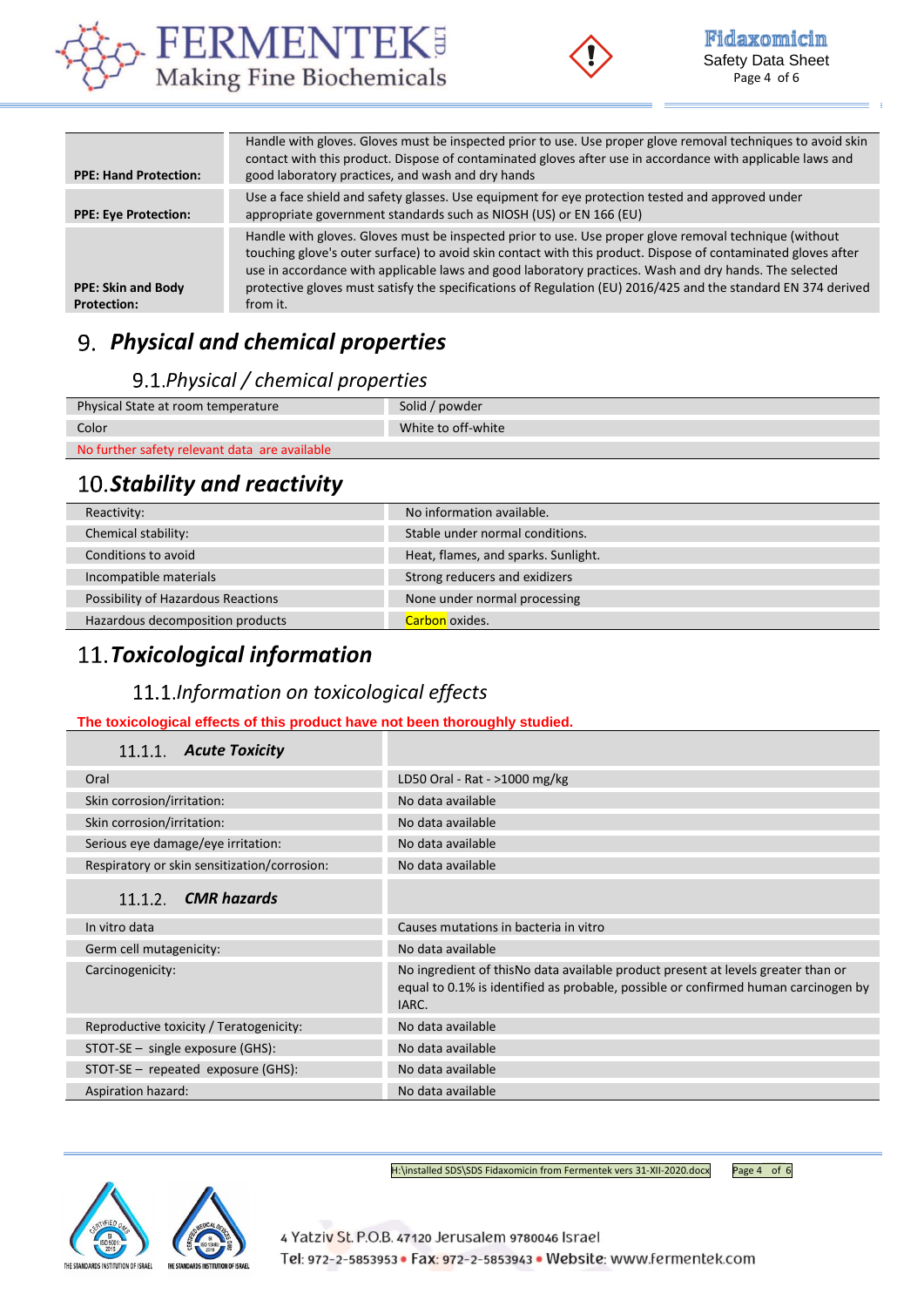



#### *Potential Health Effects and Routes of Exposure*

| If Inhaled   | No data available |
|--------------|-------------------|
| If swallowed | No data available |
| If on skin   | No data available |
| If in Eyes   | No data available |

# *Additional information*

RTECS number No data available

# *Ecological Information*

| <b>Eco-Toxicity</b>   | No further relevant information available  |
|-----------------------|--------------------------------------------|
| Other adverse effects | No further relevant information available. |

# *Disposal Considerations*

#### *Waste treatment methods*

| Waste from residues / unused products | Dispose of in accordance with local regulations |
|---------------------------------------|-------------------------------------------------|
| <b>Contaminated packaging</b>         | Dispose of as unused product                    |

# *Transport information*

### *UN number, Proper Shipping Name, Transport Hazard Class, packing group*

|                                                             | <b>US DOT</b>                                         | <b>IATA</b>                                           | <b>IMDG</b>                                           | <b>ADR/RID</b>                                        |
|-------------------------------------------------------------|-------------------------------------------------------|-------------------------------------------------------|-------------------------------------------------------|-------------------------------------------------------|
| <b>UN Number</b><br><b>UN proper shipping</b><br>name       | Not hazardous goods<br>Not regulated<br>(Fidaxomicin) | Not hazardous goods<br>Not regulated<br>(Fidaxomicin) | Not hazardous goods<br>Not regulated<br>(Fidaxomicin) | Not hazardous goods<br>Not regulated<br>(Fidaxomicin) |
| <b>Transport Hazard Class &amp;</b><br><b>Packing Group</b> | Not applicable                                        | Not applicable                                        | Not applicable                                        | Not applicable                                        |
|                                                             |                                                       |                                                       | Not marine polutant                                   |                                                       |

# *Addional information*

| <b>Excepted quantities (EQ)</b> | Not applicable |
|---------------------------------|----------------|
| De Minimis exemption            | Not applicable |
|                                 |                |

# 15. Regulatory information

### *Product-specific safety, health, and environmental regulations/legislation*

| USA EPA / TSCA          | This product is not listed on the USA EPA TSCA (it is for research)                                                          |  |  |
|-------------------------|------------------------------------------------------------------------------------------------------------------------------|--|--|
| California proposit. 65 | This product is not listed on California proposit. 65 as on Jan 3, 2020                                                      |  |  |
| <b>EU ECHA Status</b>   | This product is registered with the EU ECHA, Number 692-555-6<br><b>REACH: Not registred</b><br><b>ANNEX III: Not Listed</b> |  |  |
| Canada                  | This product is not listed on the Canadian DSL/NDSL                                                                          |  |  |

# *Other information*

16.1.Date of revision:

• Monday, 28 December, 2020 11:12